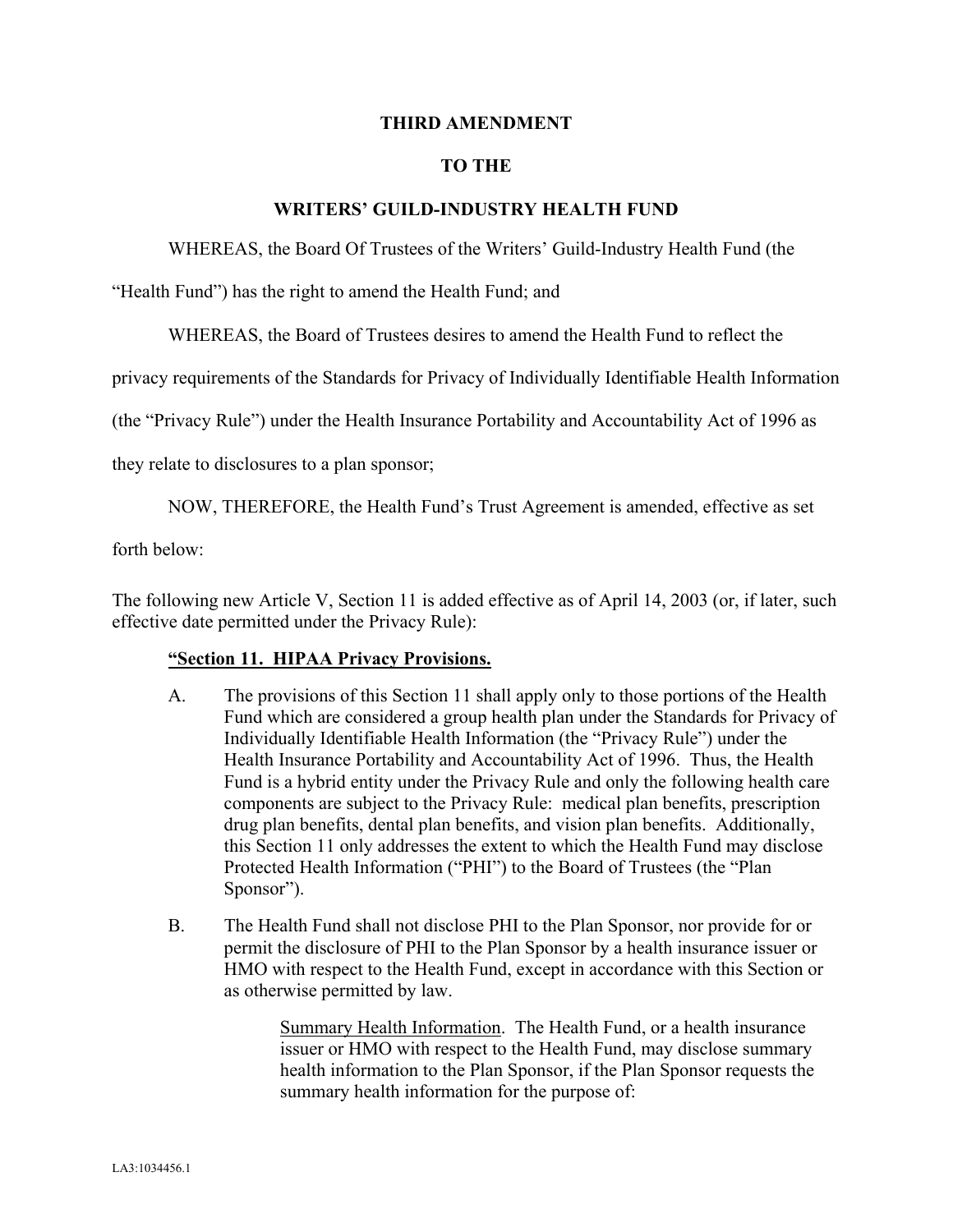- (a) Obtaining premium bids from health plans for providing health insurance coverage under the Health Fund; or
- (b) Modifying, amending, or terminating the Health Fund.

Enrollment Information. The Health Fund, or a health insurance issuer or HMO with respect to the Health Fund, may disclose to the Plan Sponsor information on whether an individual is enrolled in or has disenrolled in the Health Fund.

Plan Administration Functions. The Health Fund, or a health insurance issuer or HMO with respect to the Health Fund, may disclose PHI to the Plan Sponsor to permit the Plan Sponsor to carry out plan administration functions for the Health Fund, subject to the provisions of this Section.

- C. The Health Fund, or a health insurance issuer or HMO with respect to the Health Fund, will disclose PHI to the Plan Sponsor only upon receipt of a certification by the Plan Sponsor that Health Fund documents have been amended to incorporate the provisions of this Section and the Plan Sponsor agrees to abide by this Section.
- D. The Plan Sponsor agrees, with respect to PHI disclosed to the Plan Sponsor by the Health Fund, that the Plan Sponsor shall, other than as permitted or required by applicable law:

Not use or further disclose the PHI other than as permitted or required by the Health Fund documents, as amended, or as required by law;

Ensure that any agents, including a subcontractor, to whom it provides PHI, agree to the same restrictions and conditions that apply to the Plan Sponsor with respect to such information;

Not use or disclose the PHI for employment-related actions and decisions or in connection with any other benefit or employee benefit plan of the Plan Sponsor; provided, however, that PHI does not include employment records held by the Health Fund in its role as employer;

Report to the Health Fund any use or disclosure of the PHI that is inconsistent with the uses or disclosures permitted under this Section;

To the extent, if any, the Plan Sponsor maintains PHI, make available to an individual PHI about that individual, to the extent required by the Privacy Rule;

To the extent, if any, the Plan Sponsor maintains PHI, make available to an individual PHI about that individual for amendment and incorporation of any amendments to the PHI, to the extent required by the Privacy Rule;

Track disclosures it makes of PHI and make available to an individual an accounting of such disclosures during the six years prior to the date on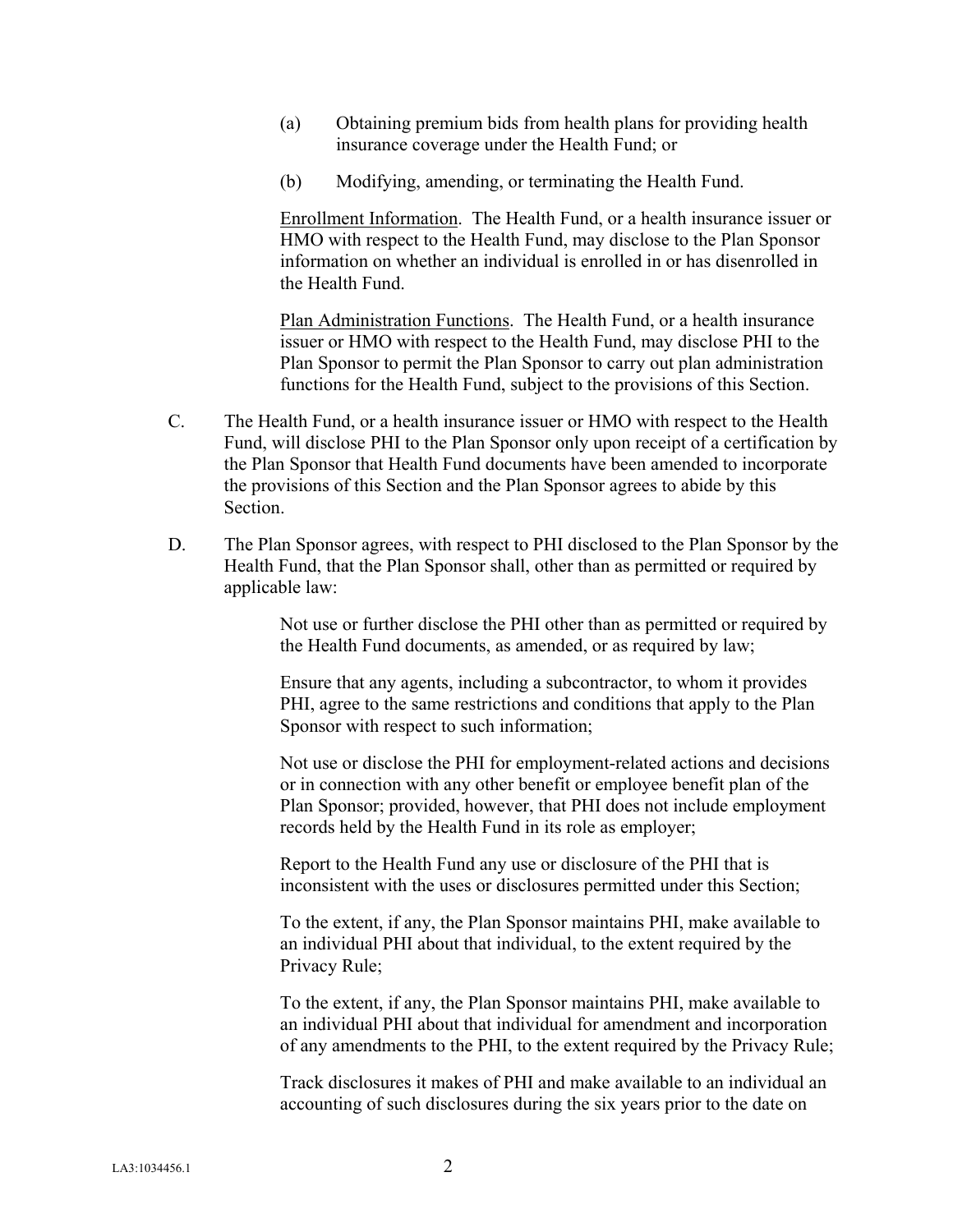which the accounting is requested, to the extent required by the Privacy Rule;

Make its internal practices, books, and records relating to the use and disclosure of PHI available to the Secretary for purposes of determining compliance by the Health Fund with this Article;

If feasible, return or destroy all PHI received from the Health Fund that the Plan Sponsor maintains in any form and retain no copies of such information when no longer needed for the purpose for which disclosure was made, except that, if such return or destruction is not feasible, the Plan Sponsor shall limit further uses and disclosures to those purposes that make the return or destruction of the information infeasible; and

Ensure that adequate separation between the Health Fund and the Plan Sponsor is established in accordance with the following rules:

> The Trustees shall be given access to the PHI as necessary to perform Health Fund administrative functions.

Any incidents of noncompliance by a Trustee with the provisions of this Section shall subject such individual to disciplinary action and sanctions, including the possibility of removal from the Board. The Plan Sponsor will report such noncompliance to the Health Fund and will cooperate with the Health Fund to correct the noncompliance, impose an appropriate disciplinary action or sanction, and mitigate the effect of the noncompliance.

E. Terms used in this Section and not otherwise defined shall have the meaning provided in the Privacy Rule."